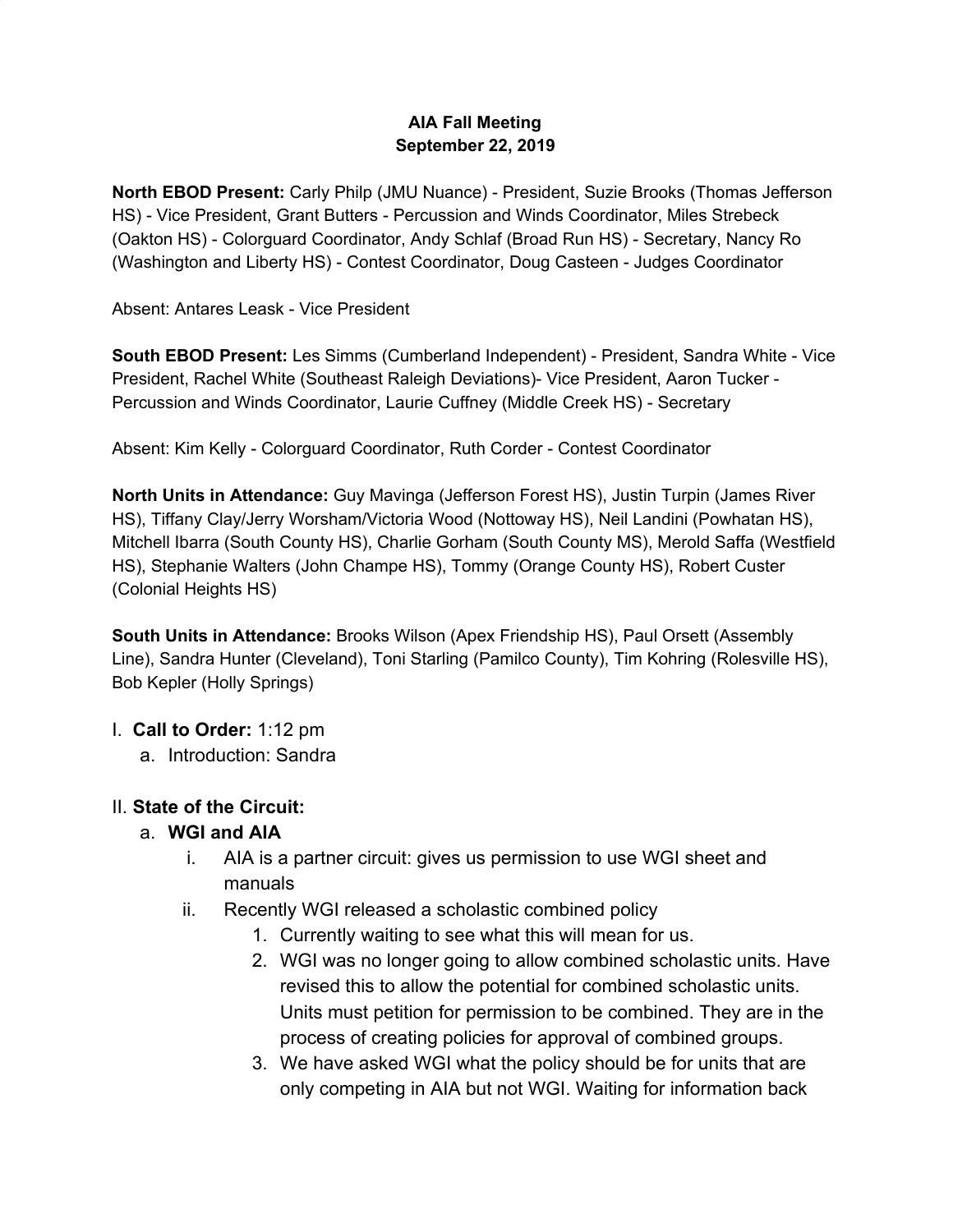from WGI on this. Will update general membership as soon as we know the answer.

# b. **Finances**

- i. Circuit is currently in a strong position with money in the bank.
- ii. Budgets have been looked at annually and zeroed out with money in reserves in order to help with any equipment that may need to be replaced.
- iii. Unforeseen expenses that could cause the circuit to go into the red, there is still a cushion
- iv. Weekly shows tend to show in the red week to week, but as we adjust fees, and track income and spending better, along with agreements with judges, we have been able to be solvent and stay in the black.
- v. The more that we track and analyze budgets we have a much more stable budget

# c. **Open Positions**

- i. Paul Orsett resigned at the end of June as ED. Vacancy in ED position will remain for 2020.
- ii. Executive Treasurer position vacant. Formerly covered by Paul. Duties currently taken on by Les Simms.
- iii. Applications open for ED and Executive Treasurer positions
	- 1. Submit an application to your local EBOD.
	- 2. This will go to the Governance board for consideration.
- iv. While these positions are vacant their responsibilities will fall to the Governance board until they have filled. This is because these positions report to the Governance board.
- v. Comment from Paul(summarised): Feels very confident that the current board members are equipped to continue running the circuit and that qualified people will step into this position. Thankful for his time with AIA.

# III. **Voting Rights and Discussion of Procedures:**

# IV. **Appointments:**

- Nancy Ro accepts North Contest Coordinator
- Ruth Corder accepts South Contest Coordinator (prior to meeting)
- Doug Casteen accepts Guard Judges Coordinator
- Daniel Valadie accepts Percussion Judges Coordinator (prior to meeting)
	- Kent Baker will be shadowing Daniel Valadie to assume the position in 2021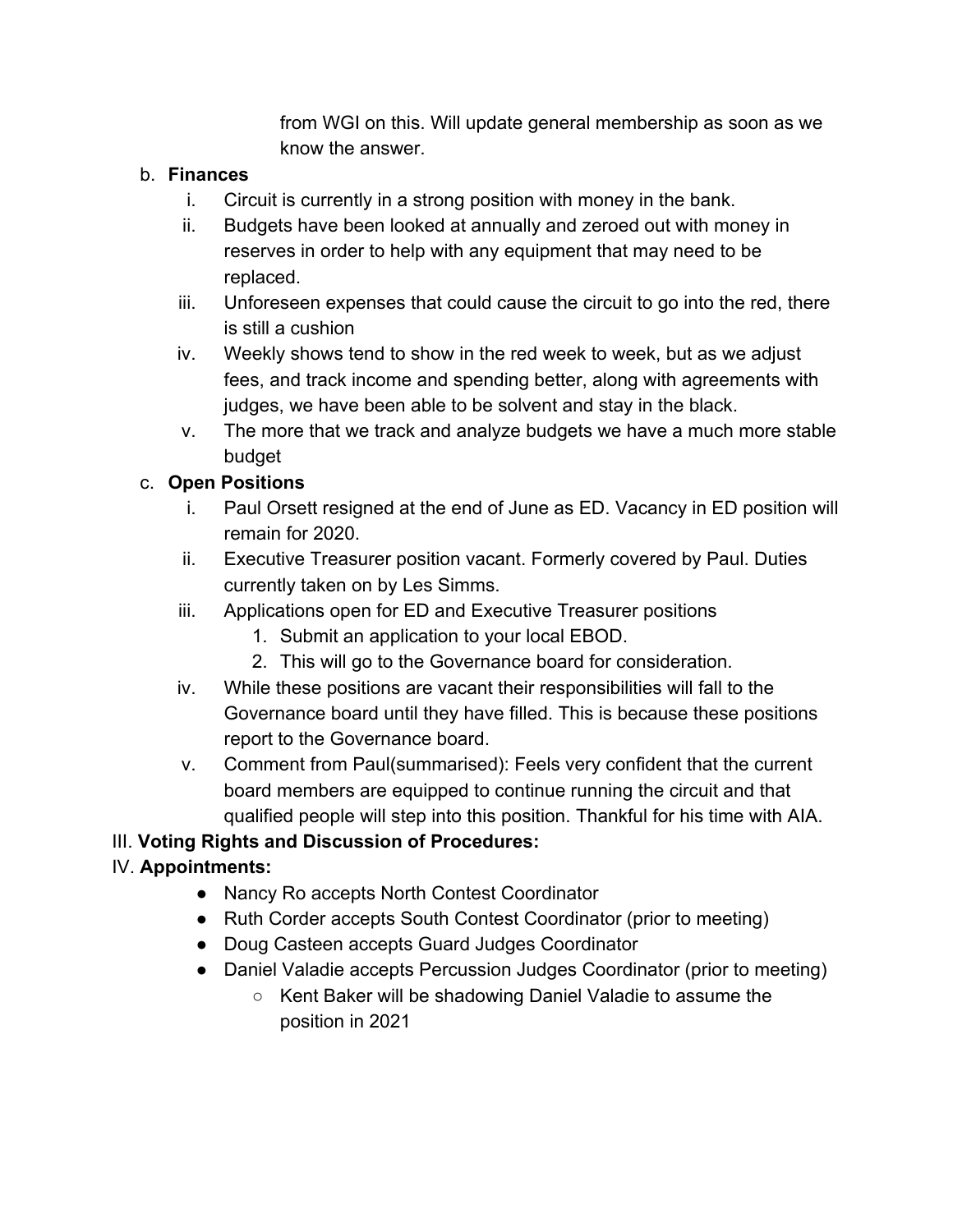# V. **Whole Circuit Proposals:**

1. Submitted by Paul Orsett from Assembly Line Winter Guard (line 2; Sheet: 2019 Caucus Proposal Form)

### *Proposal:*

All music presented at an AIA contest will either be uploaded through the Competition Suite portal or be brought on a USB flash drive (music must be in mp3 or .wav files) or device able to connect to an 1/8" cable.

#### *Rationale:*

We are past the point of using CD's and we need to update our process to reflect this technology and remove obsolete formats.

*Financial Impact:* NONE

Board Position: Do not support. Was not passed by WGI.

#### *Discussion:*

Clarification of that it is a change in Regulation, not Bylaw.

This was suggested because the CDs being brought or other types of files are not in the correct format for the system that we currently have.

There is currently no existing rule, and soundchecks are currently encouraged.

CompetitionSuite also allows an upload of the entire track, that requires acceptance of the track. Units should be encouraged to have a backup of their sound files.

*Vote:* **South Yea – 6 Nay – 3 Abs – 0 North Yea – 8 Nay – 6 Abs – 1 Total Yea – 14 Nay – 9 Abs – 1 Proposal passes**

# 2. Submitted by Doug Casteen from Judge Coordinator (line 3; Sheet: 2019 Caucus Proposal Form)

#### *Proposal:*

Rule 3.0.2 - Classification. Current description states that Elementary and Middle/Junior High schools will be adjudicated on the SRA class sheets. Proposing to add another judging sheet that has less stringent scoring parameters while continuing to being educational

# *Rationale:*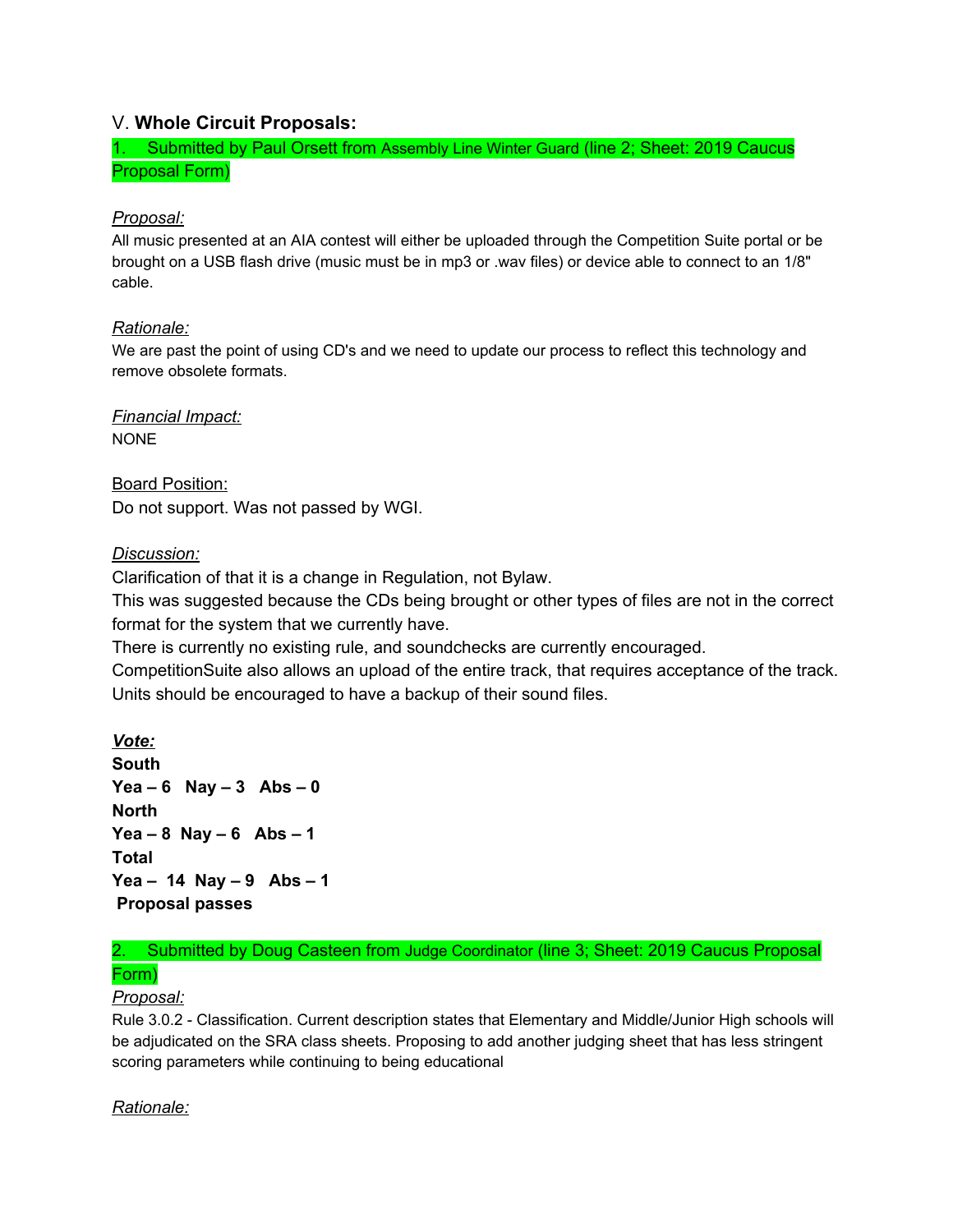In both North and South regions, there are many SRA1 and SRA2 groups on the REGA sheet. Judges are having to keep a relative scoring tolerance with the Elementary and Middle School classes that they apply to HS students. This creates very low scores for the ES/MS classes throughout the season. This is the class where the judge absolutely wears the "teachers" hat and listening to the files and understanding scores is an integral part to students of this age. Sheets have been drafted and will be presented at caucus. Currently, these groups are scoring in the 40th-60th percentiles throughout the season. This change would have the groups scoring in the 70th-100th percentile which relates to academic standards these students are more familiar with.

#### *Financial Impact:*

Very Minimal. Printing an additional place mat with the new criteria.

Board Position: Support

#### *Discussion:*

Sheet is much simpler for the middle and elementary groups, allows for greater success. Sheet provided from another circuit and have permission to use this sheet for our Elementary and Middle school classes.

Friendly amendment to change wording to Elementary and Middle school classes instead of schools. (accepted)

This would eliminate the divide by 2 and add 50 practice in the South.

*Vote:* **South Yea – 7 Nay – 0 Abs – 2 North Yea – 14 Nay – 0 Abs – 1 Total Yea – 21 Nay – 0 Abs – 3 Proposal Passes**

#### 3. Submitted by South EBOD from South EBOD (line 4; Sheet: 2019 Caucus Proposal Form)

*Proposal:*

Article IV B c: eliminate or shorten to

PVB will consist of members in "good standing".

#### *Rationale:*

This bullet point is superfluous and covered already in article III C. If we want to repeat the statement shorten to Proposal

*Financial Impact:* None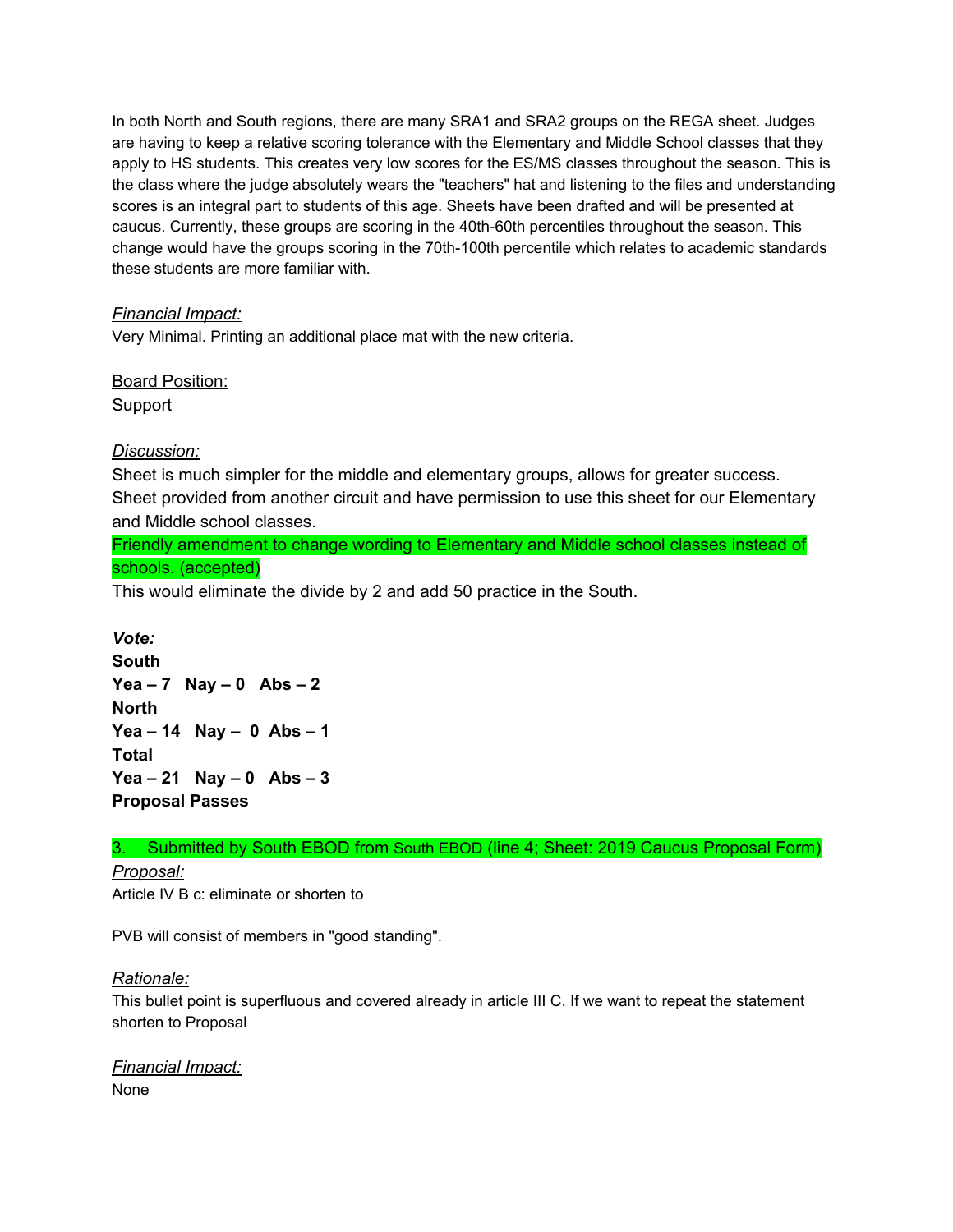**Board Position:** Support

*Discussion:* None

*Vote:* **South Yea – 9 Nay – 0 Abs – 0 North Yea – 15 Nay – 0 Abs – 0 Total Yea –24 Nay – 0 Abs – 0 Proposal Passes**

#### 4. Submitted by South EBOD from South EBOD (line 5; Sheet: 2019 Caucus Proposal Form) *Proposal:*

Change Article III C to give a time frame for member in good standing.

(For a member to be in good standing, a unit must have competed in the previous season of competition and have a zero balance with AIA by June 1st. Any member whose membership has lapsed will be considered for future membership as a new member.

#### *Rationale:*

Gives a clear time frame for membership to have fees paid to be eligible to vote at Caucus and allows EBOD to compile a list of members in good standing prior to the caucus.

*Financial Impact:* None.

Board Position: Support

*Discussion:* Friendly amendment (accepted)

For a member to be in good standing, a unit must have competed in the previous season of competition and have a zero balance with AIA by June 1st following the competitive season. Any member whose membership has lapsed will be considered for future membership as a new member.

*Vote:* **South Yea – 8 Nay – 0 Abs – 1**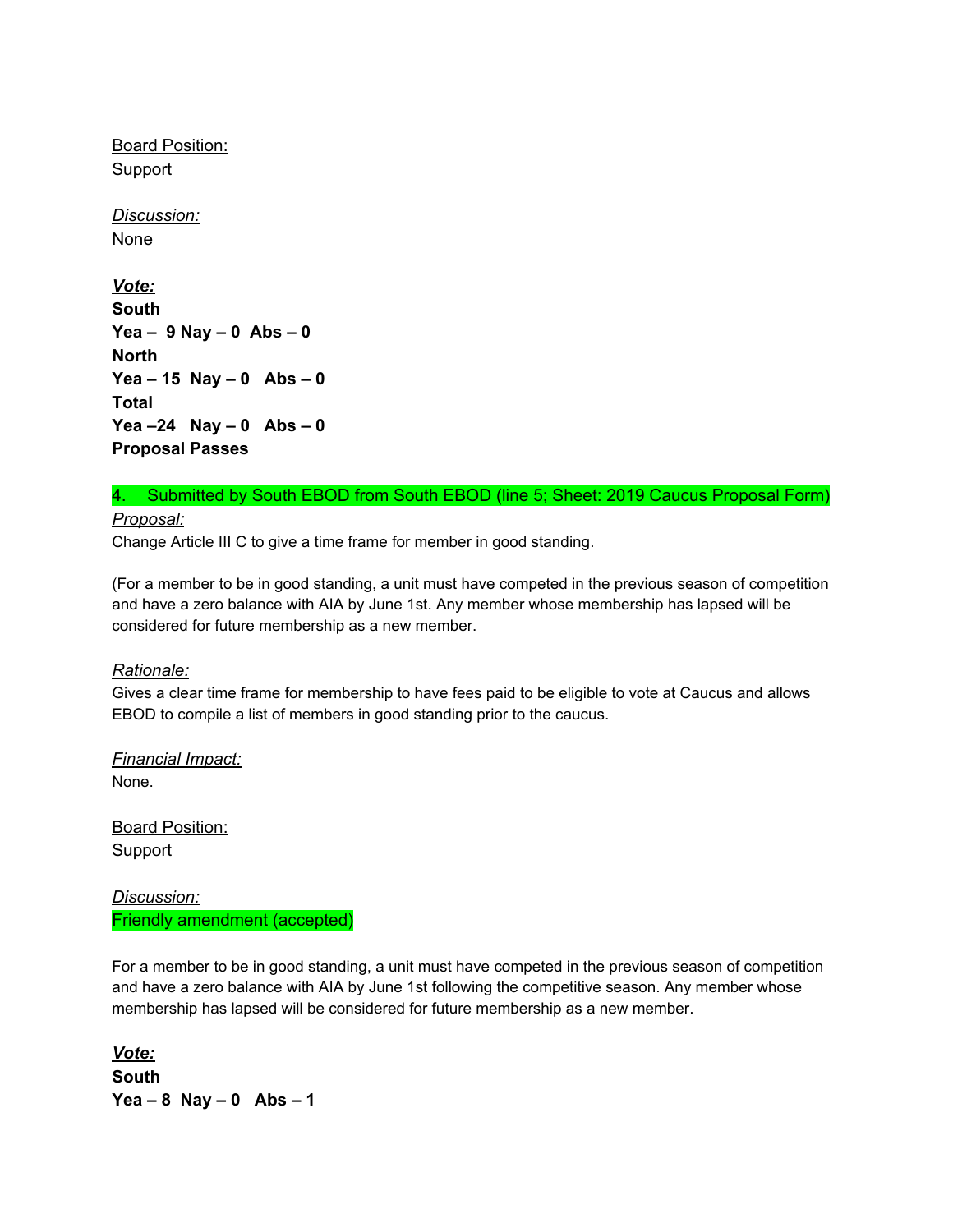**North Yea – 13 Nay – 0 Abs – 2 Total Yea – 21 Nay – 0 Abs – 3 Proposal Passes**

# 5. Submitted by South EBOD from South EBOD (line 6; Sheet: 2019 Caucus Proposal Form) *Proposal:*

Article IV C:

C. The Caucus meeting serves for organizations to bring up points of change they wish to see in AIA. Prior to the caucus meeting, a call for proposals will be issued. All member units in "good standing" can submit proposals as they see fit that can enhance AIA as a whole.

*Rationale:*

Change verbiage to add phrase "in 'good standing'". Members should be in good standing to be able to submit a proposal to make changes within the circuit.

*Financial Impact:* None to AIA.

Board Position: Support

*Discussion:* No discussion

*Vote:* **South Yea – 9 Nay – 0 Abs – 0 North Yea – 15 Nay – 0 Abs – 0 Total Yea – 24 Nay – 0 Abs – 0 Proposal Passes**

#### 6. Submitted by South EBOD from South EBOD (line 7; Sheet: 2019 Caucus Proposal Form)

*Proposal:* Article VIII E

1. There will be a minimum of one sound tech/announcer per contest site. These individuals are coordinated by the Contest Coordinator or designee by the EBOD of each region.

*Rationale:*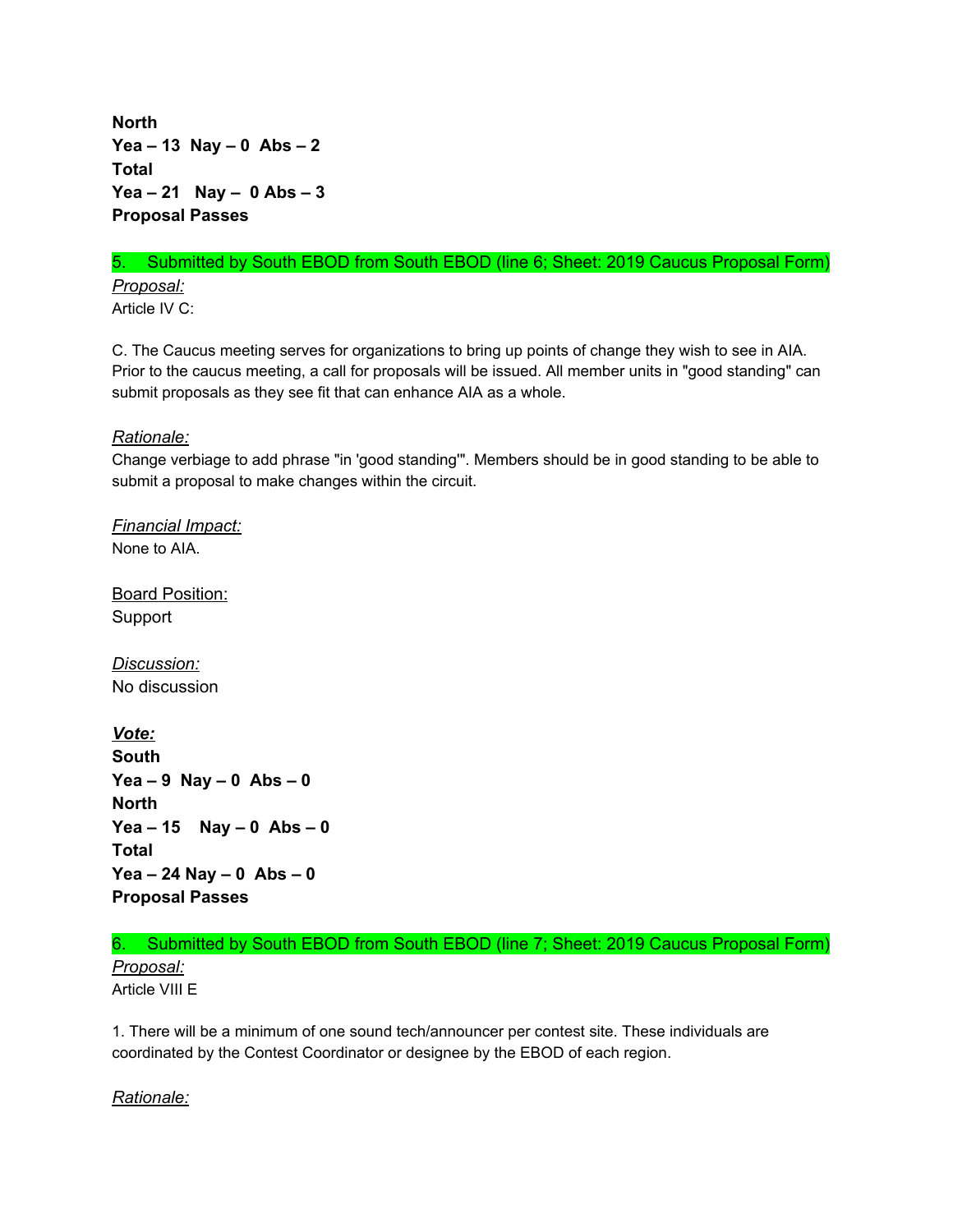Some events do not require two individuals. It will be standard operating procedure to provide one sound tech and one announcer at all possible competitions. Bylaws need to reflect the minimal requirements of competitions. This is a clarification of our current practices.

*Financial Impact:*

None as this is how we already operate.

Board Position: Support

*Discussion:*

*Vote:* **South Yea – 9 Nay – 0 Abs – 0 North Yea – 15 Nay – 0 Abs – 0 Total Yea – 24 Nay – 0 Abs – 0 Proposal Passes**

#### 7. Submitted by South EBOD from South EBOD (line 8; Sheet: 2019 Caucus Proposal Form)

*Proposal:* Rules and Regs Section 4.0 Championships

4.1 All units must compete in two AIA-Sanctioned contests to qualify for AIA championships and must have no overdue invoices with AIA prior to the close date of championships. Subject to the discretion of AIA EBOD "

#### *Rationale:*

Outlines clearly to unit members when dues must be paid to prevent being removed from championships. Encourages membership to pay in a timely fashion. This adds accountability for finances and additional framework for sending prior notification of delinquent dues.

#### *Financial Impact:*

AIA should see decrease in outstanding fees at the end of the season. More money will be available going into championships which have both moved into larger venues.

Board Position: Support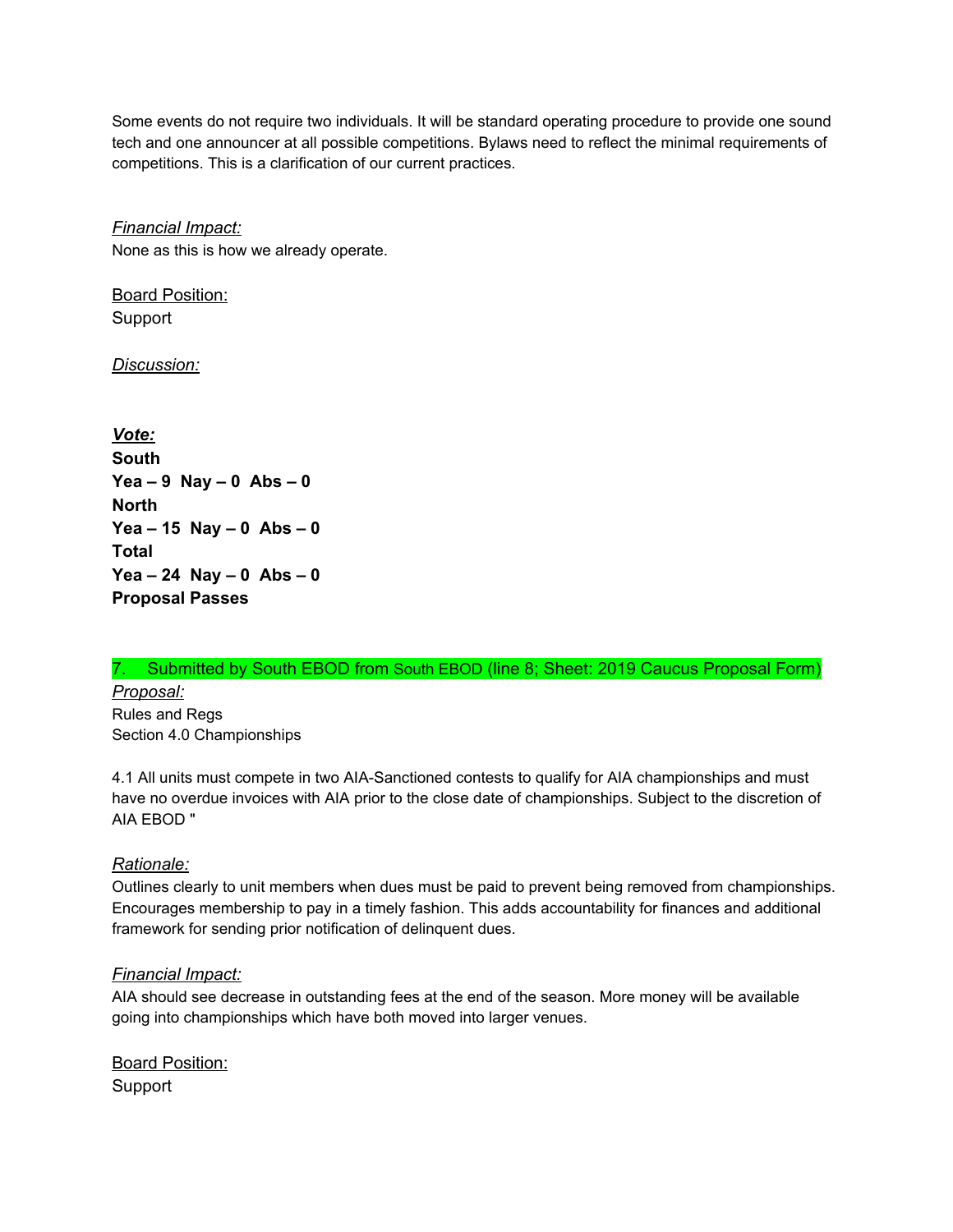*Discussion:* No discussion

*Vote:* **South Yea – 9 Nay – 0 Abs – 0 North Yea – 15 Nay – 0 Abs – 0 Total Yea – 24 Nay – 0 Abs – 0 Proposal Passes**

# 8. Submitted by South EBOD from South EBOD (line 9; Sheet: 2019 Caucus Proposal Form)

*Proposal:* Expand 2.3 in Rules and Regs

2.3 The contest entry fee for member unit(s) and non-member units to AIA sanctioned contests will be determined annually by the Governance Board and posted on the website prior to contest registration

2.3.1 All units regardless of classification will be subject to all membership and competition fees.

2.3.2 Member units with an overdue event registration prior to the date of closing of the event may be removed from the competition schedule and replaced by a wait-listed member unit with paid event registration. At the discretion of the EBOD

#### *Rationale:*

For 2.3.1 need to clarify fee practices for all units. In the past there have been inconsistent practices.

For 2.3.2 Clarification of wait-list practices and how to deal with unpaid member units. Prioritize member units that have paid for the event over those who have not paid.

*Financial Impact:* Increase in income for AIA from 2.3.1 adjustment.

Board Position: Support

*Discussion:* Clarification - applies to member and non-member units

*Vote:* **South Yea – 8 Nay – 1 Abs – 0**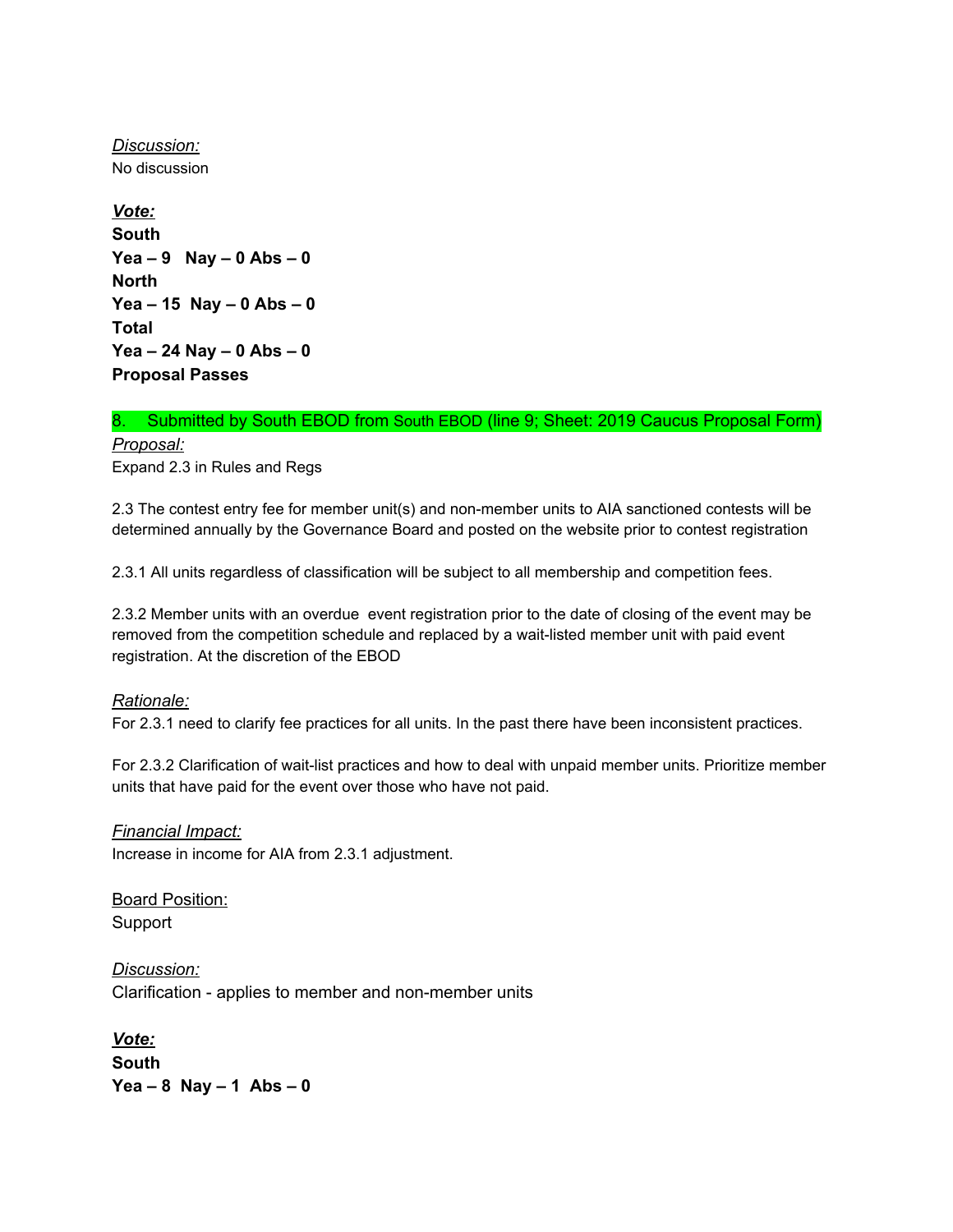**North Yea – 15 Nay – 0 Abs – 0 Total Yea – 23 Nay – 1 Abs – 0 Proposal Passes**

# 9. Submitted by South EBOD from South EBOD (line 10; Sheet: 2019 Caucus Proposal Form)

*Proposal:*

This would impact a large portion of articles and sections. Percussion coordinator role should be expanded to percussion and winds coordinator. Verbiage should be edited throughout document to reflect this.

#### *Rationale:*

Winds should have a dedicated representative. Due to similarity in transportation and venues this would be best placed under the existing percussion coordinator role. Clarifies for units who to contact. If/When winds grows to need a dedicated coordinator this could be split off.

*Financial Impact:* None.

Board Position: Support

*Discussion:* Both Bylaws and Regulations

*Vote:* **South Yea – 9 Nay – 0 Abs – 0 North Yea – 13 Nay – Abs – 2 Total Yea – 22 Nay – 0 Abs – 2 Proposal Passes**

10 and 11. Previous voted in proposals that were included in summer caucus for clarity only.

12. Submitted by Doug Casteen from Judges Coordinator (line 16; Sheet: 2019 Caucus Proposal Form) *Proposal:*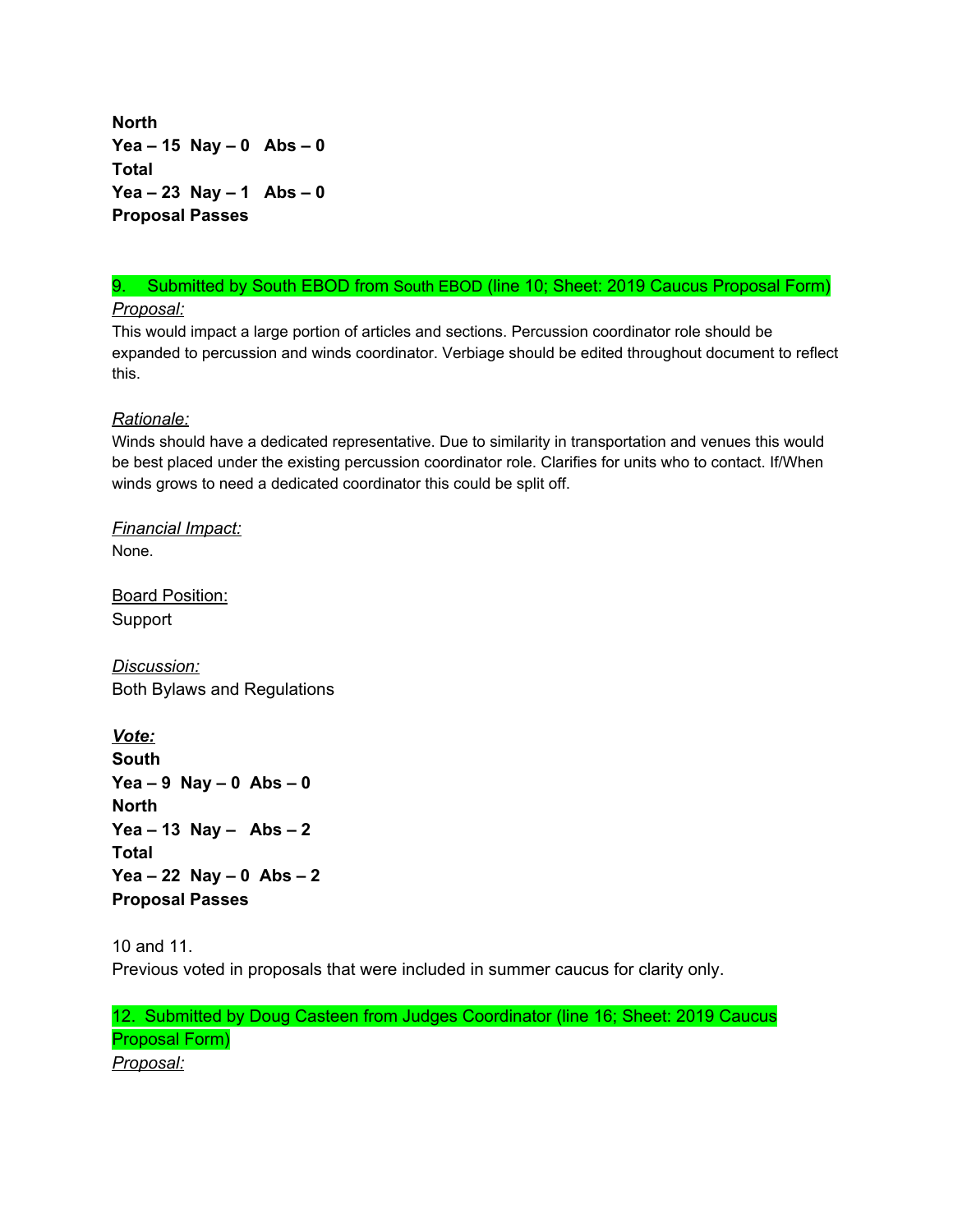Revise 3.0.1 Independent Color Guard - Change the wording from Open class to A Class. Revised Wording would state "Senior class - one or more members over 22 years of age and judged on WGI A class sheets but permitted to use World Class Regulations.

#### *Rationale:*

This has been the current practice for a few years now. Just cleaning up the rules to reflect this and to avoid any confusion with the judges on what criteria to judge the Senior class.

*Financial Impact:* None

Board Position: Support

*Discussion:* None

*Vote:* **South Yea – 9 Nay – 0 Abs – 0 North Yea – 14 Nay – Abs – 1 Total Yea – 23 Nay – 0 Abs – 1 Proposal Passes**

13. Submitted by Doug Casteen from Judges Coordinator (line 18; Sheet: 2019 Caucus Proposal Form)

*Proposal:*

6.0 Code of Conduct and Responsibility or place unique link on website.

Revise the code of conduct verbiage to match WGI's policy on this as WGI has encouraged circuits to clearly state their stance on the issue and may indeed use their verbiage that has been carefully selected. Examples:

https://www.wgi.org/about-wgi/code-of-conduct/ http://www.cwea.us/about/code-of-conduct

# *Rationale:*

Much clearer wording is needed regarding this policy as heightened awareness to these type of issues is needed nationwide and we need to be in full compliance as well as clearly stating our stance on any code of conduct issues.

*Financial Impact:* None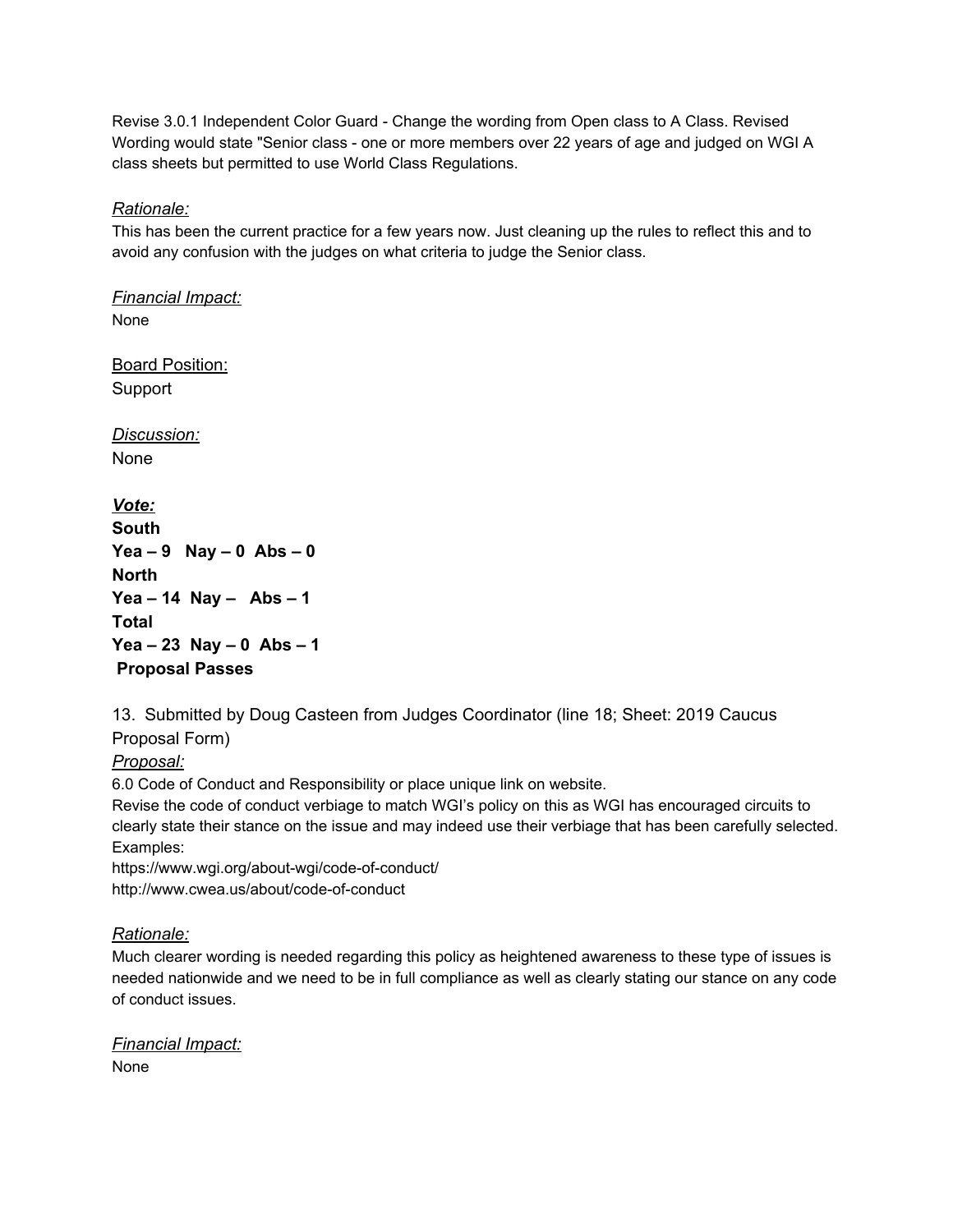Board Position:

This should be practice but does not go into bylaws or rules and regs.

*Discussion:*

There is a circuit partner discussion already with this information.

| Withdrawn           |
|---------------------|
| Vote:               |
| <b>South</b>        |
| $Yea - May - Abs -$ |
| <b>North</b>        |
| $Yea - May - Abs -$ |
| <del>Total</del>    |
| $Yea - Nay - Abs -$ |

14. Submitted by North EBOD from North EBOD (line 19; Sheet: 2019 Caucus Proposal Form) *Proposal:*

Require a scholastic letter/master agreement on file like WGI

#### *Rationale:*

From the WGI page: "WGI has updated its policies towards Participant Protection through a strengthened Code of Conduct. A centerpiece of formalizing these policies is the creation of a Participating Group Master Agreement required of each group attending a WGI event.

Previously, legal acknowledgements were incorporated into the event registration process. Depending on your classification (scholastic or independent) points such as scholastic eligibility(Scholastic Letter), insurance, and copyright are now incorporated into this new comprehensive document.

The "Master Agreement" must be signed by your principal or superintendent if your group is scholastic, or an officer if an independent group."

*Financial Impact:* None

Board Position: This should be practice but does not go into bylaws or rules and regs.

*Discussion:*

| Withdrawn    |                              |
|--------------|------------------------------|
| Vote:        |                              |
| <u>South</u> |                              |
|              | <del>Yea – Nay – Abs –</del> |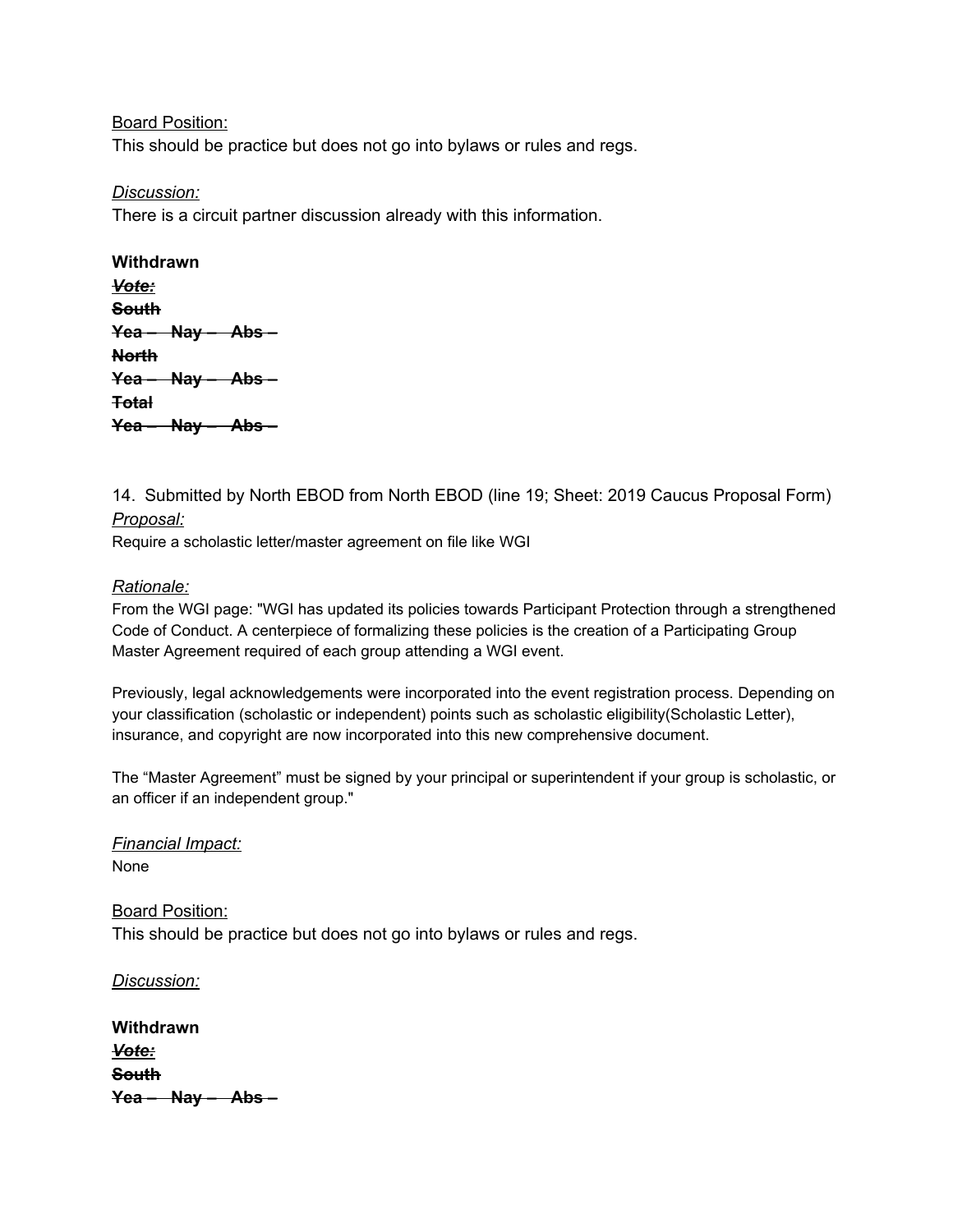**North Yea – Nay – Abs – Total Yea – Nay – Abs –** 15 and 16. Submitted by Miles Strebeck and Doug Casteen. Proposal Add new rule 3.0.

Groups may intentionally move to a higher classification during the off-season if they feel this is appropriate for their performers. Groups may choose to move down only one (sub)classification during the off-season. Units wishing to classify more than one (sub)classification lower must petition their region's EBOD in coordination with the Judge's Coordinator with an explanation of why the lower class is warranted prior to January 1.

Board Position: Support

*Discussion:*

-Potentially wordy. (Sub) is not typical AIA verbiage. Friendly amendment to change classification to AIA class (accepted), Friendly Amendment to condense (not accepted). Friendly amendment to not effect Percussion (accepted) Friendly amendment to add colorguard at the beginning (accepted) Friendly amendment to remove EBOD and only leave Judge's coordinator.

Reasoning due to groups that reclassified a large jump. Affects all units regardless of Guard/Percussion/Winds.

Colorguard groups may intentionally move to a higher classification during the off-season if they feel this is appropriate for their performers. Groups may choose to move down only one AIA class during the off-season. Units wishing to classify more than one AIA class lower must petition the Judge's Coordinator with an explanation of why the lower class is warranted prior to January 1.

*Vote:* **South Yea – 0 Nay – 9 Abs – 0 North Yea – 14 Nay – 0 Abs – 1 Total Yea – 14 Nay – 9 Abs – 1 Proposal passes**

18. Submitted by Miles Strebeck from Oakton HS (line 24; Sheet: 2019 Caucus Proposal Form)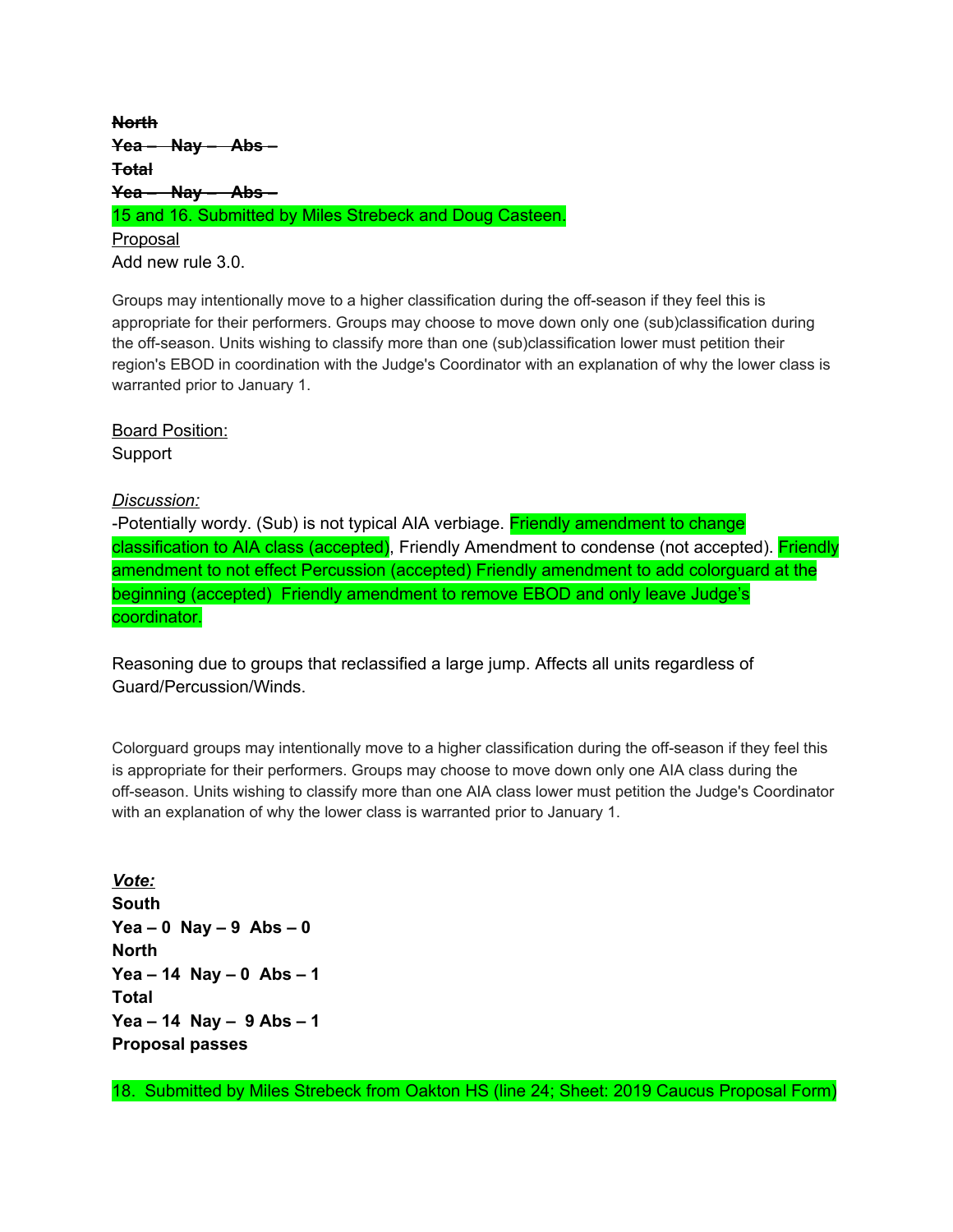#### *Proposal:*

Amend rule 5.2.1

Color guard reclassification period:

Color guard units may be reclassified between WGI classes (Regional A, A) through the first 7 weekends of the AIA competition season.

Color guard units may be reclassified within WGI classes with AIA subclasses (i.e. within Regional A or within A) up to two Mondays prior to Circuit Championships.

#### *Rationale:*

Allows for units to be properly classified at Championships. Since there are differences between WGI classes for timing, those reclassifications will be capped after the first 7 weeks (as is current policy). Reclassifications within the AIA subclasses (i.e. between SRA2 and SRA1 and between A3, A2 and A1) may occur up until the penultimate week of competition. 2 Mondays (approximately 2 weeks before championships) would allow for the Championships schedule to be adjusted. Additionally, units would not need to adjust their shows because of timing requirements.

*Financial Impact:* None

Board Position: No recommendation.

#### *Discussion*

Classification is already complicated. Can be even more classification. Classes are not referred to as WGI classes. Is this needed? Yes. Potentially a strain on championships coordinator with scheduling. Unfair to classes

#### Friendly Amendment (accepted)

Color guard units may be reclassified between Regional A and A class and within Regional A and A classes through the first 7 weekends of the AIA competition season. Color guard units may be reclassified within Regional A and A class up to two Mondays prior to Circuit Championships but will not be reclassified from Regional A1 to A3 nor IRA to IA.

Doesn't affect a large number of units. It's worth it to make this right for all units to be in the right classification. One more week doesn't affect everyone. Season is a variable length, which is why we use "first 7 weeks"

Friendly Amendment (accepted Color guard units may be reclassified up to 3 Mondays prior to circuit championships.

*Vote:* **South Yea – 9 Nay – 0 Abs – 0 North**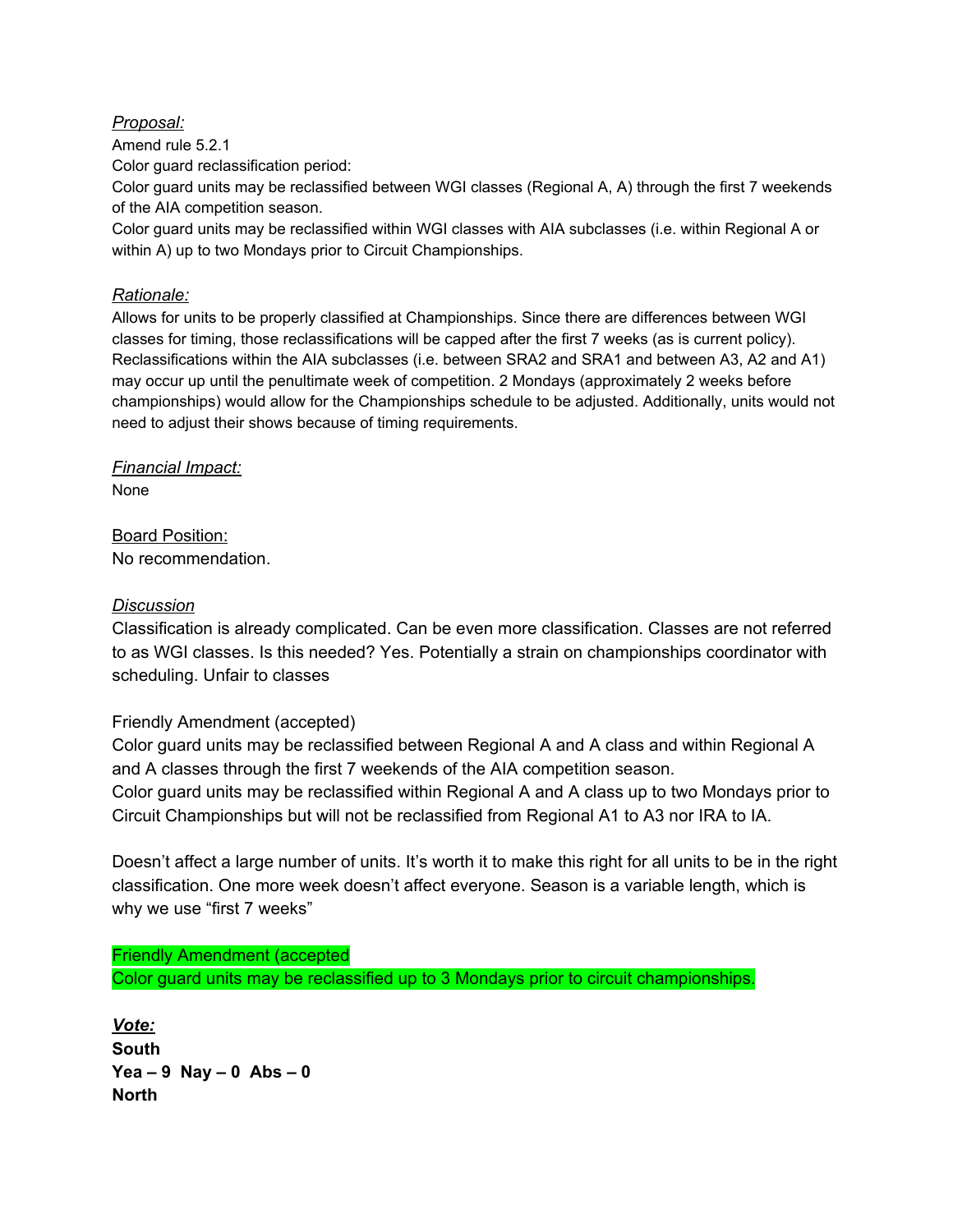**Yea – 14 Nay – 0 Abs – 1 Total Yea – 23 Nay – 0 Abs – 1 Proposal Passes**

19. Submitted by Miles Strebeck from Oakton HS (line 11; Sheet: 2019 Caucus Proposal Form) *Proposal:*

#### COPY AND PASTE FROM PDF

#### *Rationale:*

"For young classes and classes where WGI is primarily responsible for classification, units would need to compete once before the coming out date and two overall contests. They may also substitute a WGI regional hosted by an AIA member for one of their required performances.

For classes where there may be a reclassification within AIA, it is appropriate for units to appear twice in AIA contests before the end of the coming out period. A WGI regional would not count towards the appearance requirements because of scoring dynamics at a Regional and lack of comparison to units within the class.

*Financial Impact:* None

Board Position: No recommendation

*Discussion:* Friendly amendment (accepted) Strike The Reclassification Period end is the 7th weekend of the competitive season. Friendly amendment (accepted) "before or on" rather than before - for coming out date Friendly amendment (not accepted) "Before or on" rather than before - for reclassification period

Clarification AIA or WGI regional within the circuit. Just AIA. Current policies state: WGI contest for coming out date.

*Vote:* **South Yea – 0 Nay – 9 Abs – 0 North Yea – 2 Nay – 9 Abs – 4 Total Yea – 2 Nay – 18 Abs – 4 Proposal Does not Passes**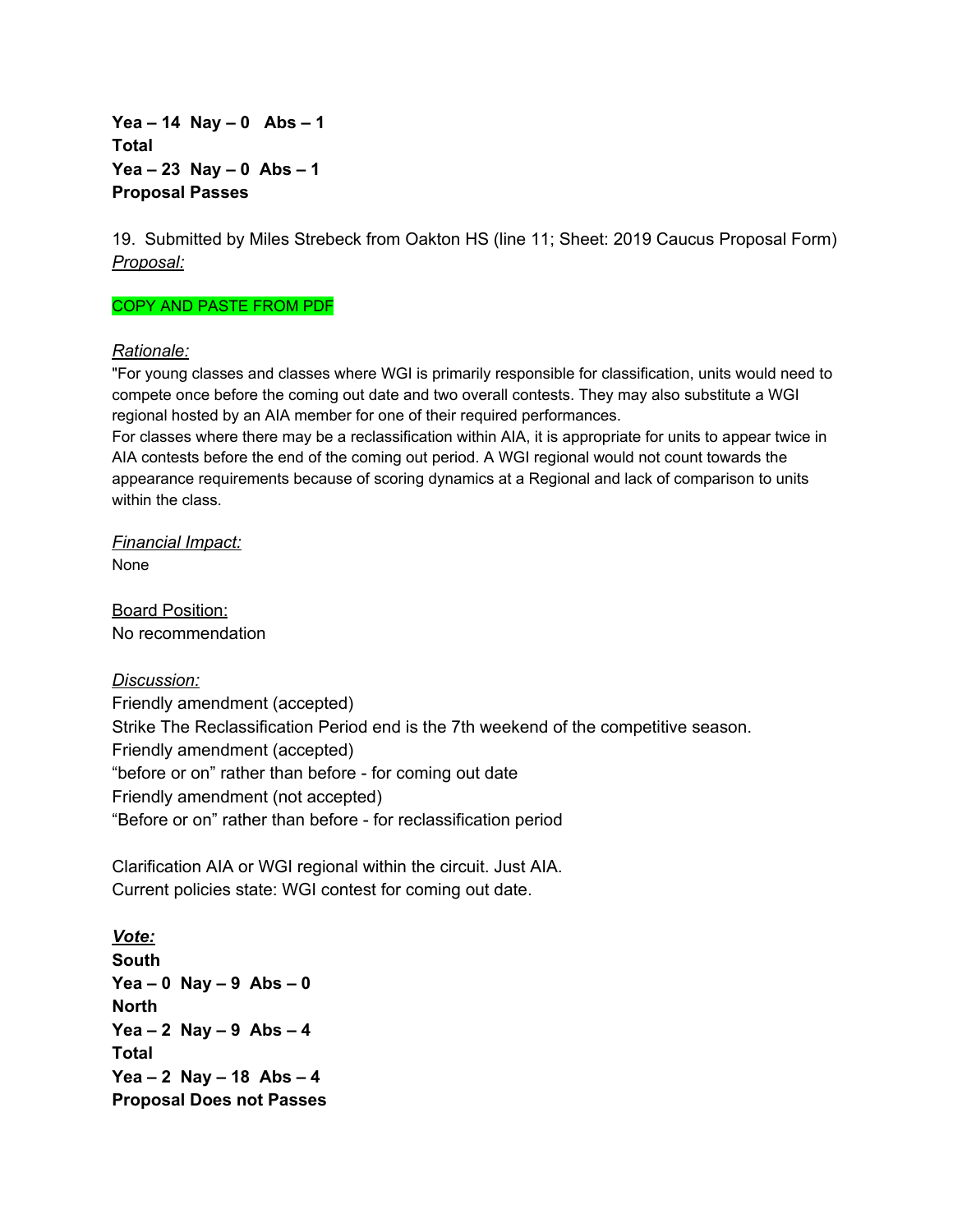#### **Proposals brought up at June Caucus**

1. Submitted by Grant

*Proposal:* Strike "by phone" from 5.8

*Rationale:* Other communication means are available and should be allowed for use

*Financial Impact:* None

Board Position: Support

*Discussion:* None

*Vote:* **South Yea – 9 Nay – 0 Abs – 0 North Yea – 15 Nay – 0 Abs – 0 Total Yea – 24 Nay – 0 Abs – 0 Proposal Passes**

2. Submitted by Miles Strebeck

*Proposal:* Article 7 of by-laws. Move ED from article 7 to article 8.

#### *Rationale:*

Current ED is listed as an officer, which should be voted upon and does not have a term limit. This would change it to an appointed role by the Governance Board

*Financial Impact:* None

**Board Position:** Support

*Discussion:*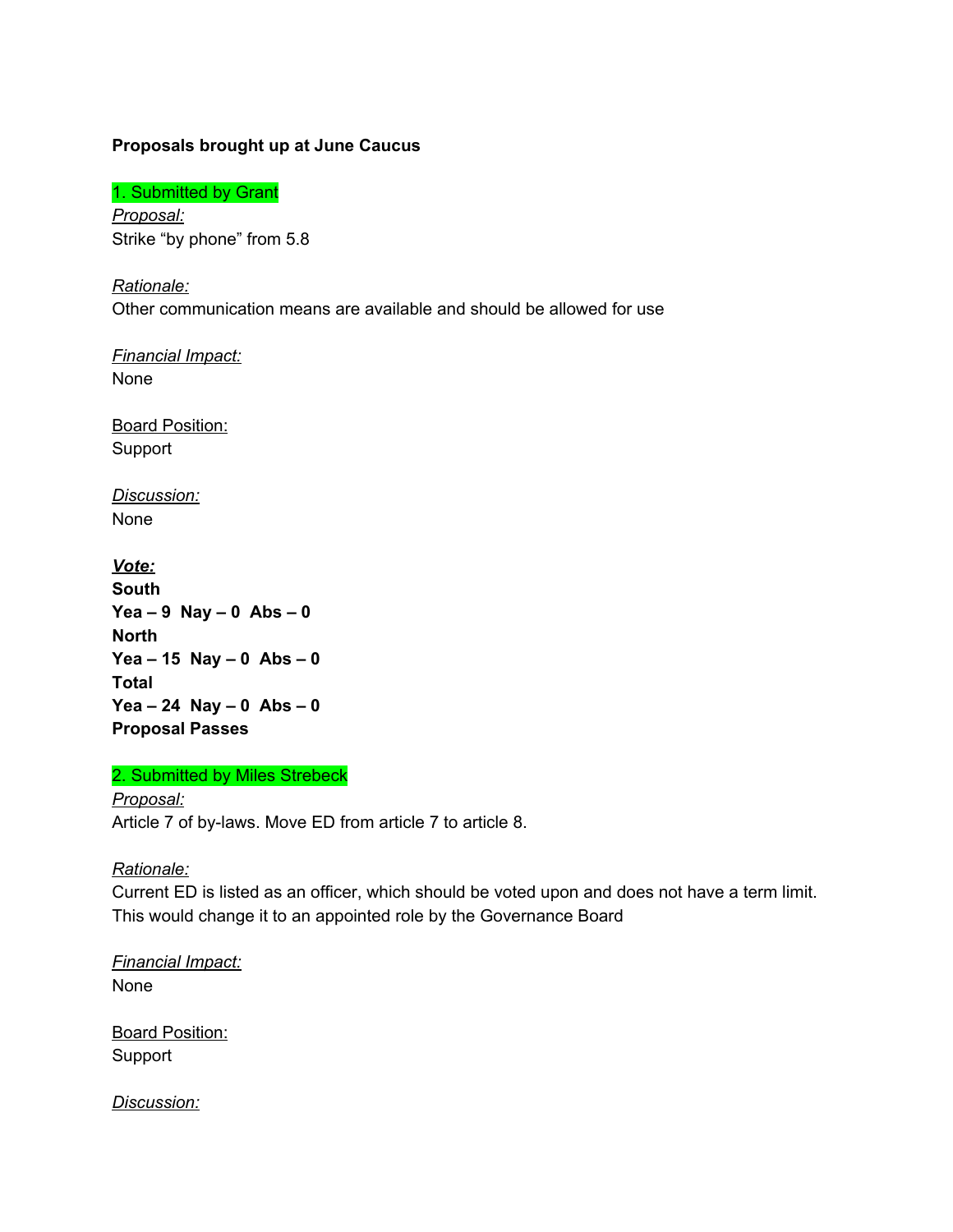This is current practice *Vote:* **South Yea – 9 Nay – 0 Abs – 0 North Yea – 15 Nay – 0 Abs – 0 Total Yea – 24 Nay – 0 Abs – 0 Proposal Passes**

3. Submitted by Miles Strebeck

*Proposal:* Amend Article 6.B GB. GB will appoint Executive Director.

*Rationale:*

Add the duty to Governance Board to appoint an Executive Director, since we are proposing to move it from elected officer to an appointed position

*Financial Impact:* None

Board Position: Support

*Discussion:* None

*Vote:* **South Yea – 9 Nay – 0 Abs – 0 North Yea – 15 Nay – 0 Abs – 0 Total Yea – 24 Nay – 0 Abs – 0 Proposal Passes**

4. Submitted by Andrew Schlaf

*Proposal:*

Article 10 Amendments Proposed amendments should be sent to the secretary. Article 4 under meetings issues with proposals.

Amend Current Bylaws: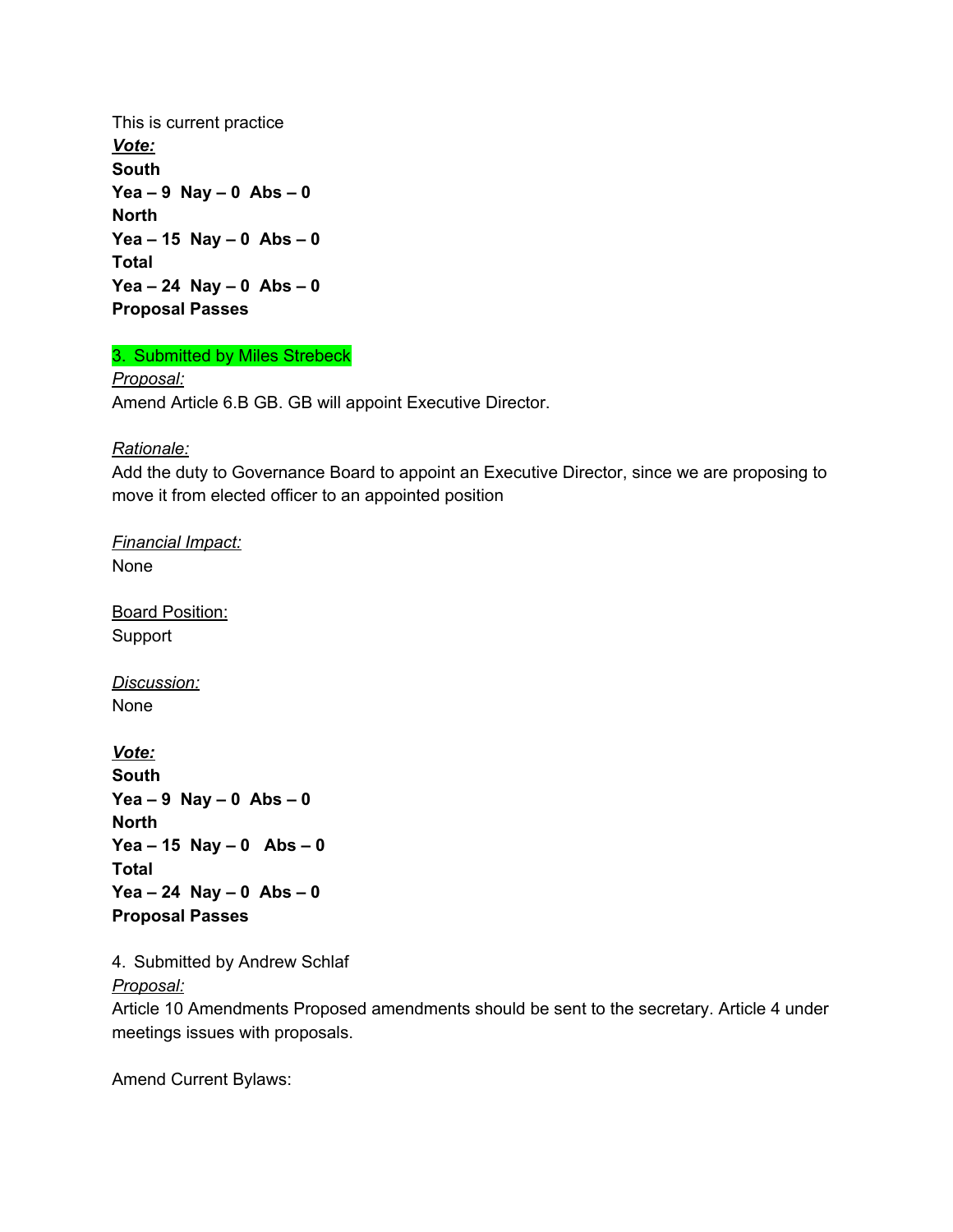# Article X

A. These bylaws may be amended when necessary by two-thirds majority of the board of directors. Proposed amendments must be submitted to the **EBOD** to be sent out with regular board announcements. A summer caucus meeting will be held to discuss submitted proposals.

# Article IV

C. The Caucus meeting serves for organizations to bring up points of change they wish to see in AIA. Prior to the caucus meeting, a call for proposals will be issued. All member units **in good standing** can submit proposals as they see fit that can enhance AIA as a whole.

- a. Proposal format proposals submitted by member units shall focus on improving the overall performance of AIA; to include but not limited to adjustments to policies and procedures, improvements of operations, and how AIA can better promote learning. Submissions must also note whether or not there will be any impact on the budget.
- b. Member units shall have at minimum three weeks to prepare and submit their proposals to the **EBOD** via online form.
- c. Each proposal will be presented by the member organization who submitted the proposal, or their appointee, in person. Following the presentation, discussion will commence solely focused on the proposal at hand. Each proposal will be withdrawn, tabled until the September meeting, or voted on. The person presenting may request their proposal be withdrawn at any time.
	- i. Tabled items are delayed until further research and/or information is presented for clarification.
	- ii. Declined proposals voted will have no further action.
	- iii. Approved proposals will be noted and presented at the September meeting for voting by the PVB of that election.

D. The Annual meeting shall take place in the month of September. At the annual meeting, the PVB shall elect new members to the EBOD as articulated in Article VII. The members will also receive reports on the activities of AIA and determine the direction of the organization for the coming season.

> a. The tentative show calendar will be distributed to the membership at the September meeting. All applications for hosting any given show date must be submitted no later than midnight on the posted deadline. The ED or region EBOD officer will post on the AIA Facebook page and on the AIA web page when applications are being accepted to host a contest for the upcoming season.

**E. If proposals are not submitted for the Caucus meeting, they may be brought up in New Business at either the Caucus or the Annual Meeting (at the discretion of the Governance Board).**

*Rationale:*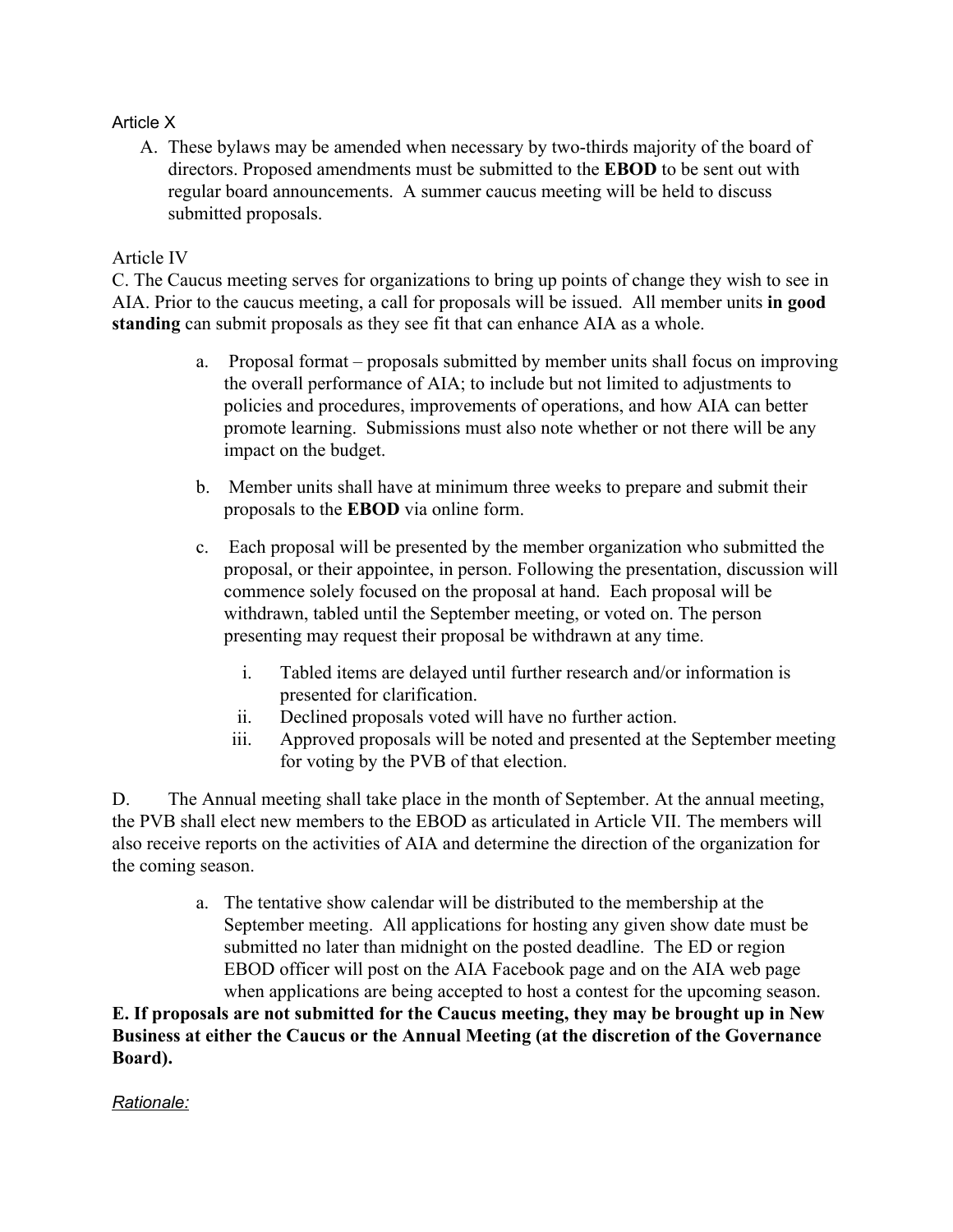*Financial Impact:* None

Board Position: No recommendation

*Discussion:* Friendly amendment (not accepted) add submit to governance board before meeting Needs to be an open forum for our members. Governance Board still has final say for September Meeting

Errors come up that we need to catch in our current documents that we catch as we go.

*Vote:* **South Yea – 0 Nay – 9 Abs – 0 North Yea – 15 Nay – 0 Abs – 0 Total Yea – 15 Nay – 9 Abs – 0 Proposal fails (need ⅔ majority of 16 to pass)**

5. Submitted by Grant *Proposal:* 4.1.2 Remove percussion coming out date.

*Rationale:* Percussion coming out date moved back this past year and caused some issues.

*Financial Impact:* None

Board Position: No recommendation

#### *Discussion:*

Percussion takes longer to prepare and it is not educationally sound to bring kids out and play poorly or play very simplistic things just to get out on the floor. Need to know who is qualifying for championships.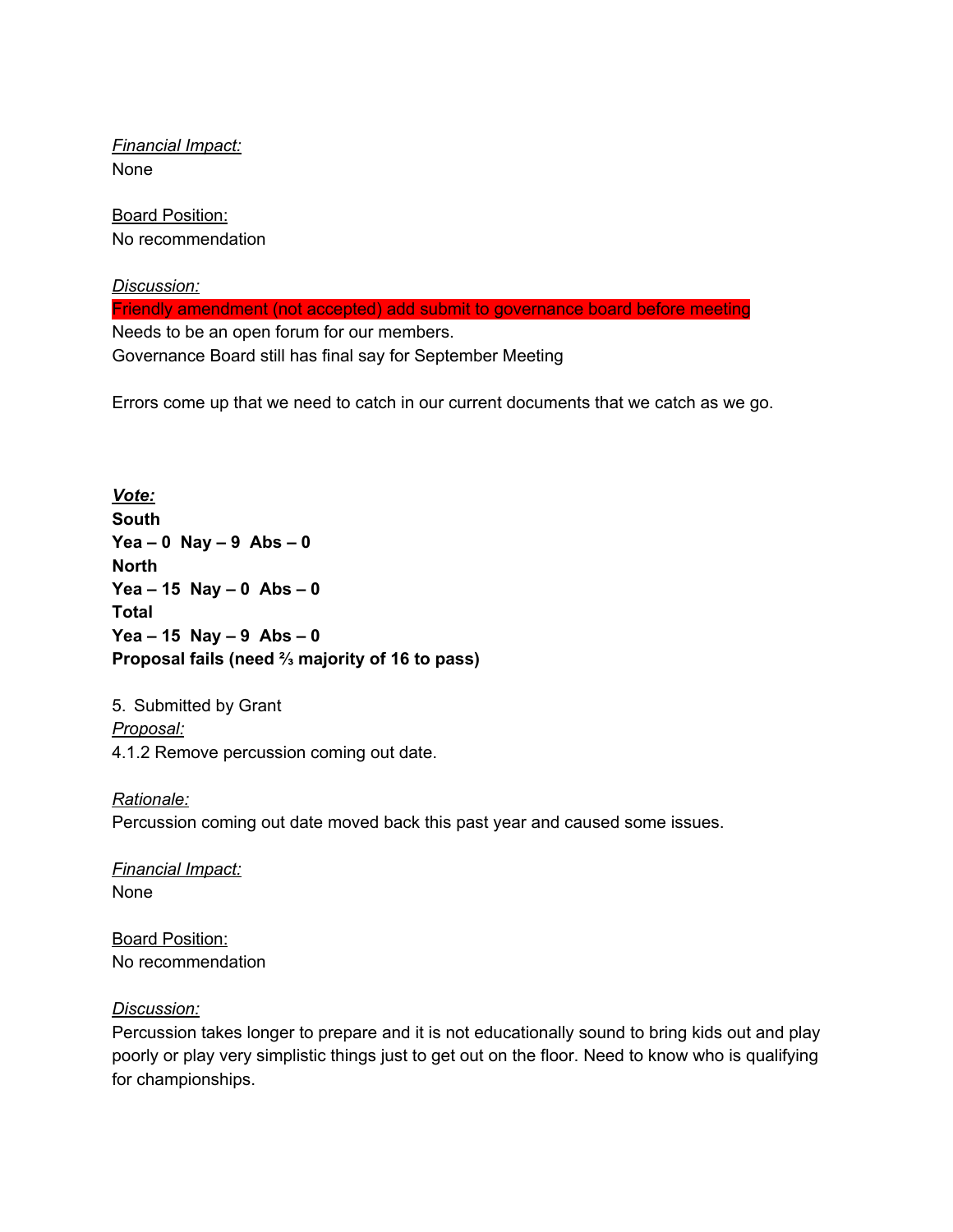Would need extra shows in the end of the season in order to get all groups out the last weekend. Shows are capped at 60.

Friendly Amendment (Accepted) Add winds 4.1.2 Remove percussion and winds coming out date.

We already have to register for championships, so we will know who is attending championships. Color guards have to come out because their classification period ends. Percussion does not have an end.

How could this affect the season? Could add more questions. This could affect end of season show caps. AIA can't tell directors what to pick, they have to decide whether or not to attend shows. Some shows cap out no matter what the date is.

*Vote:* **South Yea – 2 Nay – 7 Abs – 0 North Yea – 6 Nay – 5 Abs – 4 Total Yea – 8 Nay – 12 Abs – 4 Proposal does not pass.**

Whole Circuit Meeting Adjourned 3:50pm

VI. Regional Breakouts

*Minutes submitted by Andrew Schlaf/Laurie Cuffney AIA North Secretary/AIA South Secretary September 22nd 2019*

Things to remember to change in rules/bylaws

10. Submitted by Miles Strebeck from Oakton HS (line 14; Sheet: 2019 Caucus Proposal Form) *Proposal:*

Update Rules and Regulations 2.11 to bring it inline with AIA approved vote

"2.11 Performance order at all regular season contests will be randomized using the randomization tool in Competition Suite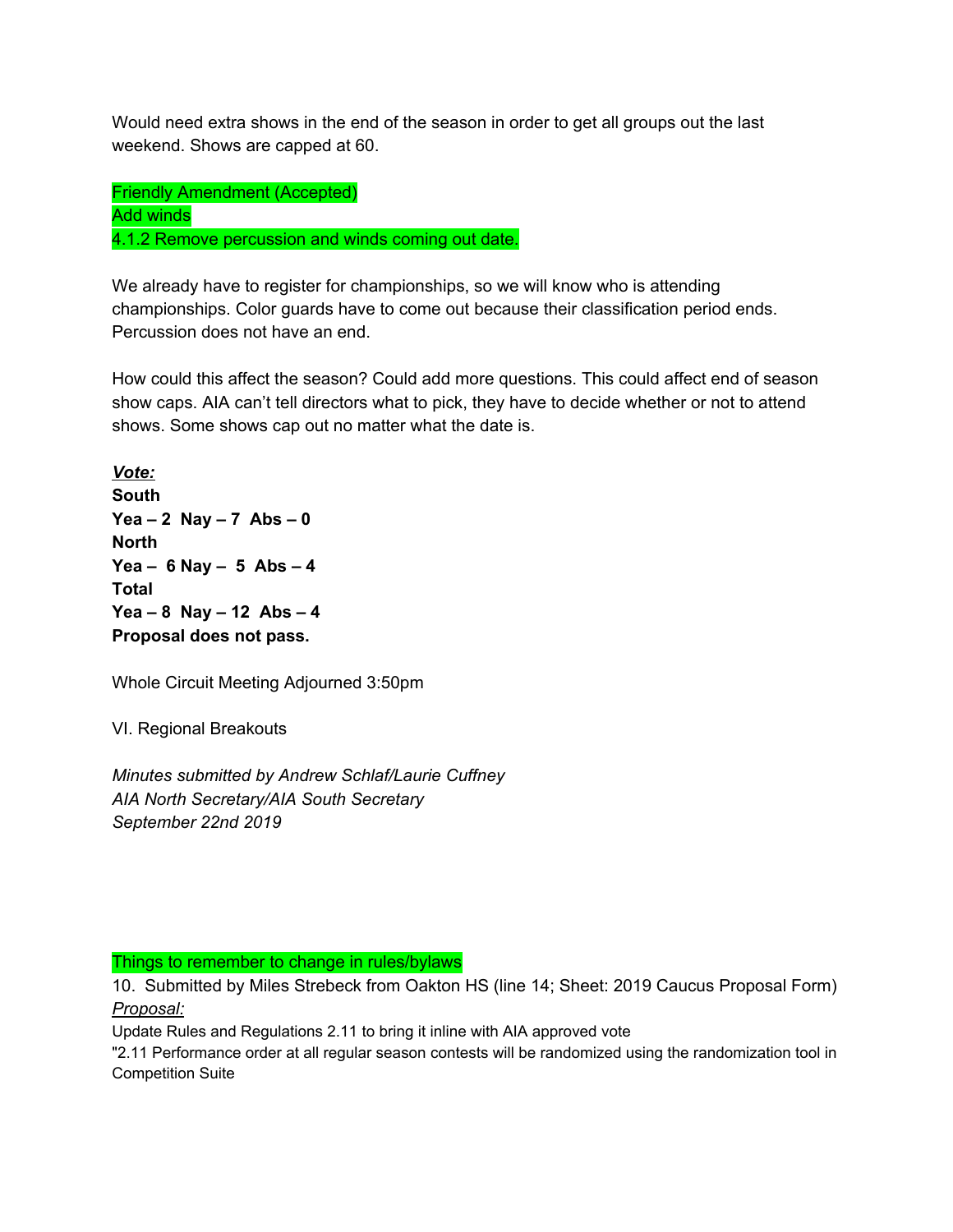2.11.1 Registered units will be automatically entered in to their even by the Competition Suite program. Contest Coordinators will select the "randomize" button one time to create the order of performance for each contest. "

#### *Rationale:*

This is current practice. It was voted in at the September 2017 AIA meeting (please see meeting minutes posted on the web page). There were no amendments or changes to this rule at the 2018 meeting. Therefore, the document online should be updated to reflect the language that was approved at the September 2017 AIA meeting.

*Financial Impact:* None

Regional Proposal or Whole Circuit:

*Discussion:* Already voted upon, will make changes. No voting needed.

| Vote:                                |
|--------------------------------------|
| To move forward to the fall meeting. |
| <b>South</b>                         |
| $Yea - Nay - Abs -$                  |
| <b>North</b>                         |
| $\frac{1}{2}$ Yea - Nay - Abs -      |
| <del>Total</del>                     |
| $Yea - Nay - Abs -$                  |
| <b>Motion</b>                        |

11. Submitted by Miles Strebeck from Oakton HS (line 15; Sheet: 2019 Caucus Proposal Form) *Proposal:*

Update Rule 4.4 to bring it inline with AIA vote Rule 4.4. Performance order for Championships will be determined by its region's EBOD.

#### *Rationale:*

This is current practice. It was voted in at the September 2017 AIA meeting (please see meeting minutes posted on the web page). There were no amendments or changes to this rule at the 2018 meeting. Therefore, the document online should be updated to reflect the language that was approved at the September 2017 AIA meeting.

*Financial Impact:* None

Regional Proposal or Whole Circuit: Whole Circuit